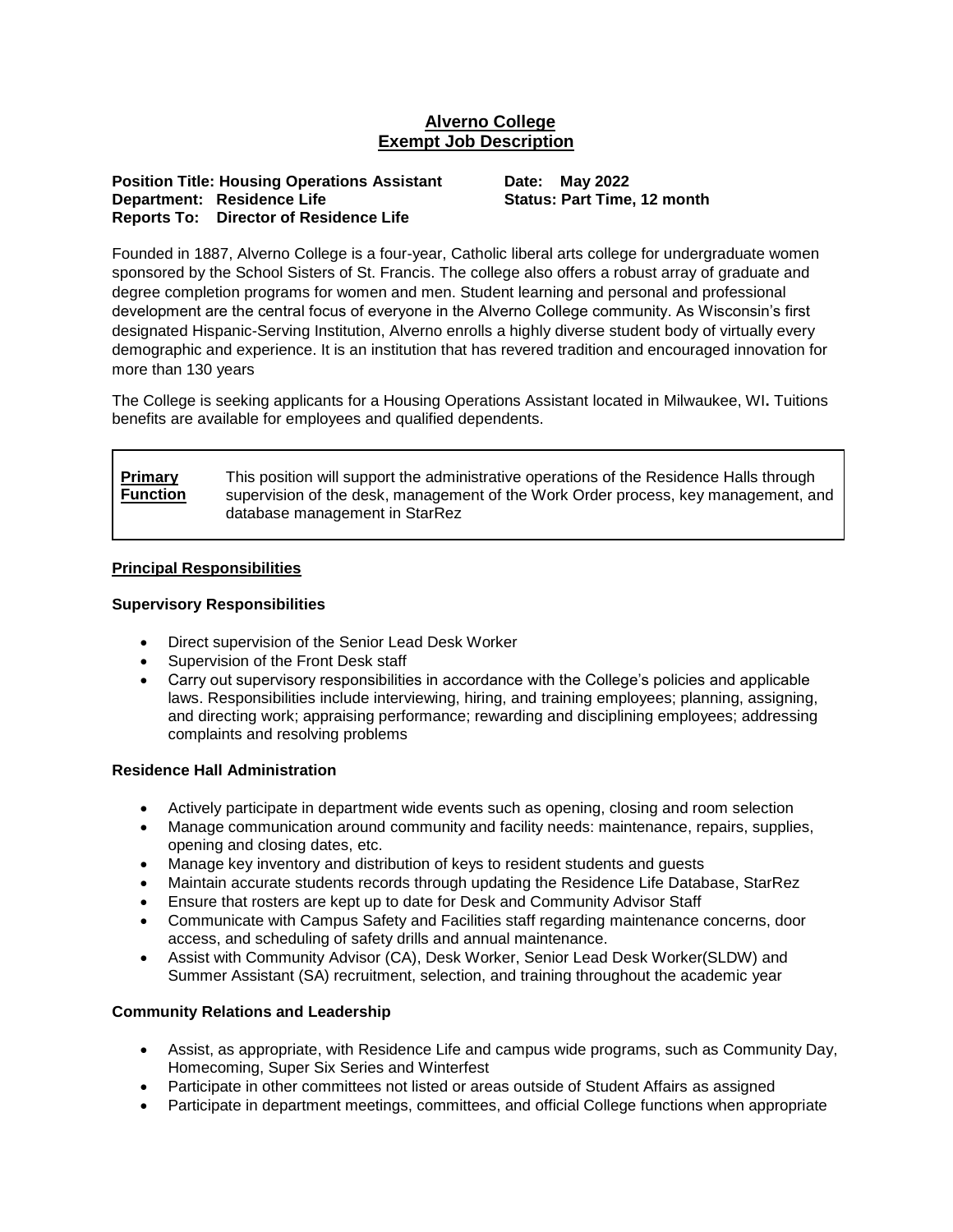Work closely and cooperatively with Student Affairs, Admissions, Business Office, Advising, Student Activities and other campus departments in support of a vibrant campus community and in the retention and engagement of students

### **College Responsibilities**

- Comply with safety procedures and maintain clean and orderly work areas.
- Demonstrate ability to balance student needs in relation to department and college goals
- Create a living environment where residents become active, take ownership for their environment, are held accountable for their behavior, respect the rights of others and learn to balance personal needs with the needs of the community by incorporating Alverno's Eight Abilities into the cocurriculum.
- Serve as a member of the Student Development and Success division team and collaborate with co-workers and other departments to accomplish timely completion of projects and maintain smooth operations
- Perform other tasks as necessary to support the College mission.

## **Other Responsibilities**

*This position may include any or all of the following areas:*

- Supervise Summer Assistant Staff
- Update email templates and applications in StarRez Housing Database for community wide messages and new applications.

### **Skills and Abilities**

### **The successful candidate will:**

- Demonstrate strengths in organization, ability to prioritize heavy workload, taking initiative, communication, problem solving, and supervision of others. Must have the ability to manage details.
- Have the ability to professionally respond to variations in schedules and plans.
- Demonstrated ability to work in a team setting and work effectively with a variety of audiences and departments
- Demonstrated multicultural awareness and ability to work in diverse contexts
- Be able to work with confidential information
- Use good judgment and problem-solving skills including the ability to calmly respond to emergency situations.
- Have excellent written and oral communication skills. Requires the ability to communicate and respond to both internal and external customers professionally and in a timely manner. Must have the ability to read, interpret, write, and complete documents.
- Show working knowledge of Microsoft Office (Outlook, Word, Excel, Access, Publisher) including database management

### **Qualifications**

### REQUIRED

At least 2-5 years of previous office experience

### PREFERRED

• Bachelor's degree